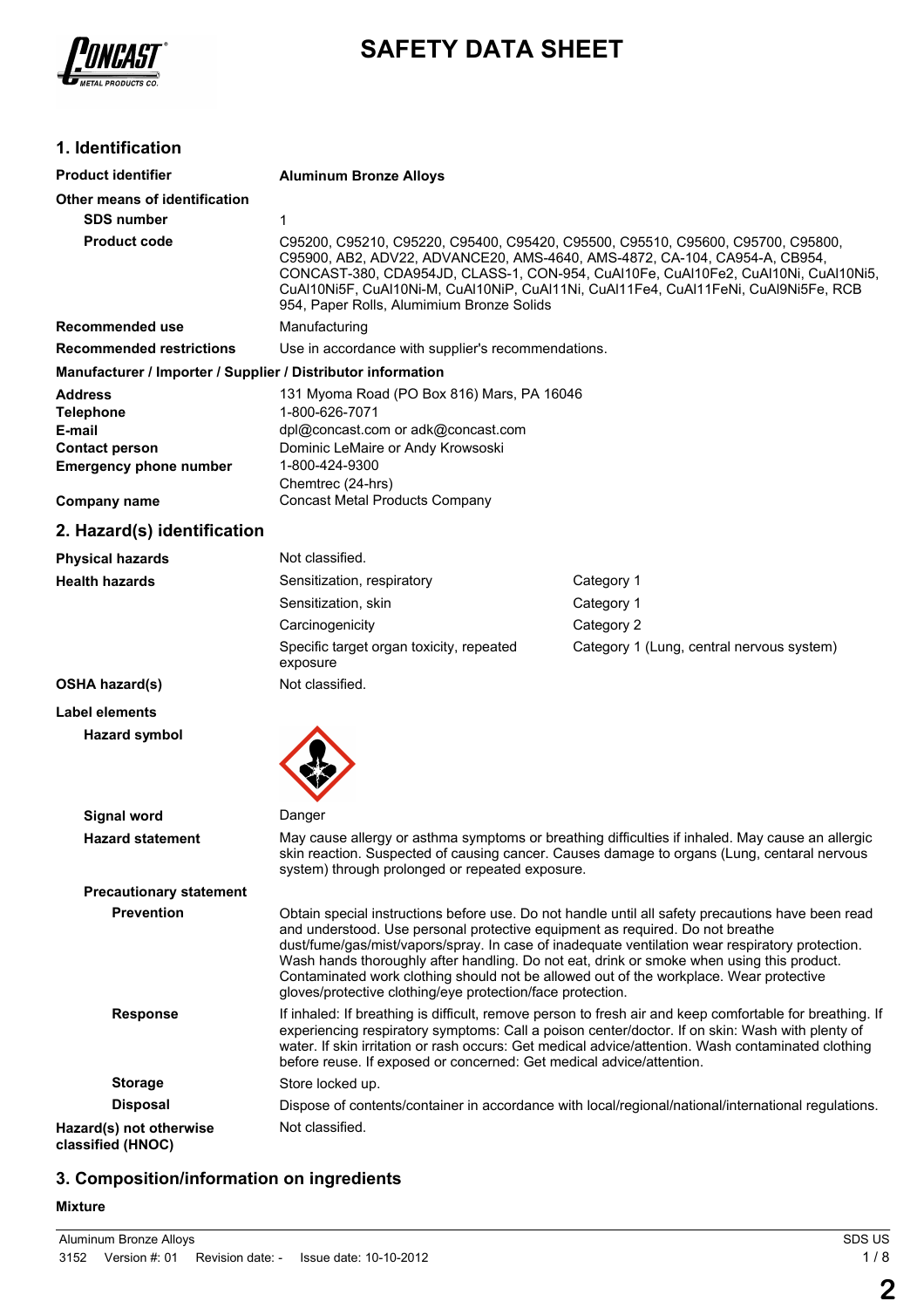| <b>Hazardous components</b><br><b>Chemical name</b>                                 | Common name and                                                                                                                                                                                                                                                                                                                                                                                                                                                         | <b>CAS number</b> | %         |
|-------------------------------------------------------------------------------------|-------------------------------------------------------------------------------------------------------------------------------------------------------------------------------------------------------------------------------------------------------------------------------------------------------------------------------------------------------------------------------------------------------------------------------------------------------------------------|-------------------|-----------|
| Copper                                                                              | synonyms                                                                                                                                                                                                                                                                                                                                                                                                                                                                | 7440-50-8         | 71-90     |
| Aluminum                                                                            |                                                                                                                                                                                                                                                                                                                                                                                                                                                                         | 7429-90-5         | $7 - 16$  |
| Manganese                                                                           |                                                                                                                                                                                                                                                                                                                                                                                                                                                                         | 7439-96-5         | $0 - 14$  |
| Iron                                                                                |                                                                                                                                                                                                                                                                                                                                                                                                                                                                         | 7439-89-6         | $2 - 6.5$ |
| <b>Nickel</b>                                                                       |                                                                                                                                                                                                                                                                                                                                                                                                                                                                         | 7440-02-0         | $0-6$     |
| Cobalt                                                                              |                                                                                                                                                                                                                                                                                                                                                                                                                                                                         | 7440-48-4         | $0 - 3$   |
| Silicon                                                                             |                                                                                                                                                                                                                                                                                                                                                                                                                                                                         | 7440-21-3         | $0 - 1.5$ |
| Zinc                                                                                |                                                                                                                                                                                                                                                                                                                                                                                                                                                                         | 7440-66-6         | < 0.5     |
| Tin                                                                                 |                                                                                                                                                                                                                                                                                                                                                                                                                                                                         | 7440-31-5         | < 0.3     |
| <b>Composition comments</b>                                                         | All concentrations are in percent by weight unless ingredient is a gas. Gas concentrations are in<br>percent by volume.                                                                                                                                                                                                                                                                                                                                                 |                   |           |
| 4. First-aid measures                                                               |                                                                                                                                                                                                                                                                                                                                                                                                                                                                         |                   |           |
| <b>Inhalation</b>                                                                   | In case of exposure to fumes or particulates: Move to fresh air. Get medical attention if discomfort<br>persists.                                                                                                                                                                                                                                                                                                                                                       |                   |           |
| <b>Skin contact</b>                                                                 | Contact with dust: Wash skin with soap and water. In case of allergic reaction or other skin<br>disorders: Seek medical attention and bring along these instructions. In case of contact with hot or<br>molten product, cool rapidly with water and seek immediate medical attention. Do not attempt to<br>remove molten product from skin because skin will tear easily. Cuts or abrasions should be<br>treated promptly with thorough cleansing of the affected area. |                   |           |
| Eye contact                                                                         | Do not rub eyes. Remove any contact lenses. Flush eyes thoroughly with water, taking care to<br>rinse under eyelids. If irritation persists, continue flushing for 15 minutes, rinsing from time to time<br>under eyelids. If discomfort continues, consult a physician.                                                                                                                                                                                                |                   |           |
| Ingestion                                                                           | Rinse mouth thoroughly if dust is ingested. Only induce vomiting at the instruction of medical<br>personnel. Get medical attention if any discomfort continues.                                                                                                                                                                                                                                                                                                         |                   |           |
| <b>Most important</b><br>symptoms/effects, acute and<br>delayed                     | Irritation of nose and throat. Irritation of eyes and mucous membranes. Cough. Shortness of<br>breath. Wheezing. Sensitization.                                                                                                                                                                                                                                                                                                                                         |                   |           |
| <b>Indication of immediate</b><br>medical attention and special<br>treatment needed | Treat symptomatically. Symptoms may be delayed.                                                                                                                                                                                                                                                                                                                                                                                                                         |                   |           |
| <b>General information</b>                                                          | Get medical attention if any discomfort develops. Seek medical attention for all burns, regardless<br>how minor they may seem. Show this safety data sheet to the doctor in attendance.                                                                                                                                                                                                                                                                                 |                   |           |
| 5. Fire-fighting measures                                                           |                                                                                                                                                                                                                                                                                                                                                                                                                                                                         |                   |           |
| Suitable extinguishing media                                                        | Special powder against metal fires. Dry sand.                                                                                                                                                                                                                                                                                                                                                                                                                           |                   |           |
| Unsuitable extinguishing<br>media                                                   | Do not use water or halogenated extinguishing media. Do not use water on molten metal:<br>Explosion hazard could result.                                                                                                                                                                                                                                                                                                                                                |                   |           |
| Specific hazards arising from<br>the chemical                                       | During fire, gases hazardous to health may be formed. Solid metal is not flammable; however,<br>finely divided metallic dust or powder may form an explosive mixture with air. In a fire, ferronickel<br>may form highly toxic substances: iron carbonyl and nickel carbonyl, a known carcinogen.                                                                                                                                                                       |                   |           |
| Special protective equipment<br>and precautions for firefighters                    | Self-contained breathing apparatus and full protective clothing must be worn in case of fire.<br>Selection of respiratory protection for firefighting: follow the general fire precautions indicated in<br>the workplace.                                                                                                                                                                                                                                               |                   |           |
| <b>Fire-fighting</b><br>equipment/instructions                                      | Move containers from fire area if you can do it without risk.                                                                                                                                                                                                                                                                                                                                                                                                           |                   |           |
| <b>Specific methods</b>                                                             | Move containers from fire area if you can do so without risk.                                                                                                                                                                                                                                                                                                                                                                                                           |                   |           |
| 6. Accidental release measures                                                      |                                                                                                                                                                                                                                                                                                                                                                                                                                                                         |                   |           |
| <b>Personal precautions,</b>                                                        | Ensure adequate ventilation. Avoid inhalation of dust and contact with skin and eyes. Wear                                                                                                                                                                                                                                                                                                                                                                              |                   |           |

protective clothing as described in Section 8 of this safety data sheet.

Aluminum Bronze Alloys SDS US 3152 Version #: 01 Revision date: - Issue date: 10-10-2012

**protective equipment and emergency procedures**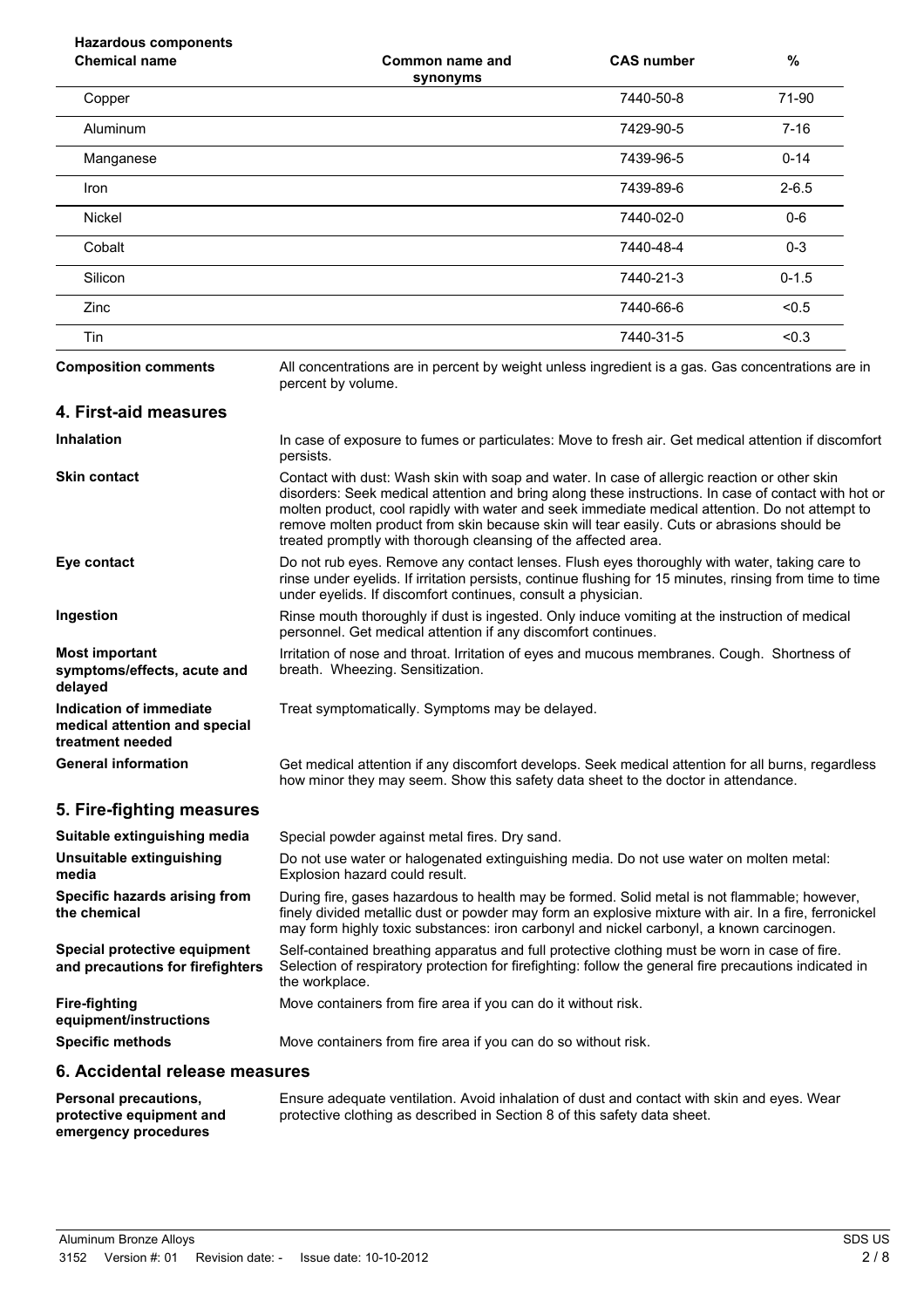| Methods and materials for<br>containment and cleaning up | Sweep up or vacuum up spillage and collect in suitable container for disposal. Allow spilled<br>material to solidify and scrape up with shovels into a suitable container for recycle or disposal. If<br>not possible, gently moisten dust before it is collected with shovel, broom or the like. Collect dust<br>using a vacuum cleaner equipped with HEPA filter. The vacuum cleaner should be<br>explosion-proofed. Avoid dust formation. This material and its container must be disposed of as<br>hazardous waste.                                                                                                                                                                                                                                                                                                                                                                                                                                                    |
|----------------------------------------------------------|----------------------------------------------------------------------------------------------------------------------------------------------------------------------------------------------------------------------------------------------------------------------------------------------------------------------------------------------------------------------------------------------------------------------------------------------------------------------------------------------------------------------------------------------------------------------------------------------------------------------------------------------------------------------------------------------------------------------------------------------------------------------------------------------------------------------------------------------------------------------------------------------------------------------------------------------------------------------------|
| <b>Environmental precautions</b>                         | Avoid release to the environment.                                                                                                                                                                                                                                                                                                                                                                                                                                                                                                                                                                                                                                                                                                                                                                                                                                                                                                                                          |
| 7. Handling and storage                                  |                                                                                                                                                                                                                                                                                                                                                                                                                                                                                                                                                                                                                                                                                                                                                                                                                                                                                                                                                                            |
| Precautions for safe handling                            | Welding, burning, sawing, brazing, grinding or machining operations may generate fumes and<br>dusts of metal oxides. Provide adequate ventilation. Avoid contact with sharp edges and hot<br>surfaces. Avoid generation and spreading of dust and fumes. Avoid inhalation of dust and contact<br>with skin and eyes. Avoid contact with hot or molten material. Dust clouds may be explosive under<br>certain conditions. Take precautionary measures against static discharges when there is a risk of<br>dust explosion. Use explosion-proof electrical equipment if airborne dust levels are high. To<br>prevent and minimize fire or explosion risk from static accumulation and discharge, effectively<br>bond and/or ground product transfer system. Wear appropriate personal protective equipment. Do<br>not use water on molten metal. Do not eat, drink or smoke when using the product. Keep the<br>workplace clean. Observe good industrial hygiene practices. |
| Conditions for safe storage,                             | Keep dry. Store away from incompatible materials.                                                                                                                                                                                                                                                                                                                                                                                                                                                                                                                                                                                                                                                                                                                                                                                                                                                                                                                          |

# **8. Exposure controls/personal protection**

## **Occupational exposure limits**

**including any incompatibilities**

**US. OSHA Table Z-1 Limits for Air Contaminants (29 CFR 1910.1000)**

| <b>Components</b>                           | <b>Type</b> | Value           | <b>Form</b>                           |
|---------------------------------------------|-------------|-----------------|---------------------------------------|
| Aluminum (CAS 7429-90-5)                    | PEL         | $5$ mg/m $3$    | Respirable dust.                      |
|                                             |             | 15 mg/m3        | Total dust.                           |
| Cobalt (CAS 7440-48-4)                      | <b>PEL</b>  | $0.1$ mg/m $3$  | Dust and fume.                        |
| Copper (CAS 7440-50-8)                      | PEL         | 1 $mg/m3$       | Dust and mist.                        |
|                                             |             | $0.1$ mg/m $3$  | Fume.                                 |
| Manganese (CAS<br>7439-96-5)                | Ceiling     | $5$ mg/m $3$    | Fume.                                 |
| Nickel (CAS 7440-02-0)                      | <b>PEL</b>  | 1 $mg/m3$       |                                       |
| Silicon (CAS 7440-21-3)                     | <b>PEL</b>  | $5$ mg/m $3$    | Respirable fraction.                  |
|                                             |             | 15 mg/m3        | Total dust.                           |
| Tin (CAS 7440-31-5)                         | <b>PEL</b>  | $2$ mg/m $3$    |                                       |
| <b>US. ACGIH Threshold Limit Values</b>     |             |                 |                                       |
| <b>Components</b>                           | <b>Type</b> | Value           | <b>Form</b>                           |
| Aluminum (CAS 7429-90-5)                    | <b>TWA</b>  | 1 $mg/m3$       | Respirable fraction.                  |
| Cobalt (CAS 7440-48-4)                      | <b>TWA</b>  | $0.02$ mg/m $3$ |                                       |
| Copper (CAS 7440-50-8)                      | <b>TWA</b>  | 1 $mg/m3$       | Dust and mist.                        |
|                                             |             | $0.2$ mg/m $3$  | Fume.                                 |
| Manganese (CAS<br>7439-96-5)                | <b>TWA</b>  | $0.2$ mg/m $3$  |                                       |
| Nickel (CAS 7440-02-0)                      | <b>TWA</b>  | $1.5$ mg/m $3$  | Inhalable fraction.                   |
| Tin (CAS 7440-31-5)                         | <b>TWA</b>  | $2$ mg/m $3$    |                                       |
| US. NIOSH: Pocket Guide to Chemical Hazards |             |                 |                                       |
| <b>Components</b>                           | <b>Type</b> | Value           | Form                                  |
| Aluminum (CAS 7429-90-5)                    | <b>REL</b>  | $5$ mg/m $3$    | Respirable.                           |
|                                             |             | $5$ mg/m $3$    | Welding fume or<br>pyrophoric powder. |
|                                             |             | 10 mg/m3        | Total                                 |
| Cobalt (CAS 7440-48-4)                      | <b>REL</b>  | $0.05$ mg/m $3$ | Dust and fume.                        |
| Copper (CAS 7440-50-8)                      | <b>REL</b>  | 1 $mg/m3$       | Dust and mist.                        |
| Manganese (CAS                              | <b>REL</b>  | 1 $mg/m3$       | Fume.                                 |
| 7439-96-5)                                  |             |                 |                                       |
|                                             | <b>STEL</b> | $3$ mg/m $3$    | Fume.                                 |
| Nickel (CAS 7440-02-0)                      | <b>REL</b>  | $0.015$ mg/m3   |                                       |
| Silicon (CAS 7440-21-3)                     | <b>REL</b>  | $5$ mg/m $3$    | Respirable.                           |
|                                             |             | 10 mg/m3        | Total                                 |
| Tin (CAS 7440-31-5)                         | <b>REL</b>  | $2$ mg/m $3$    |                                       |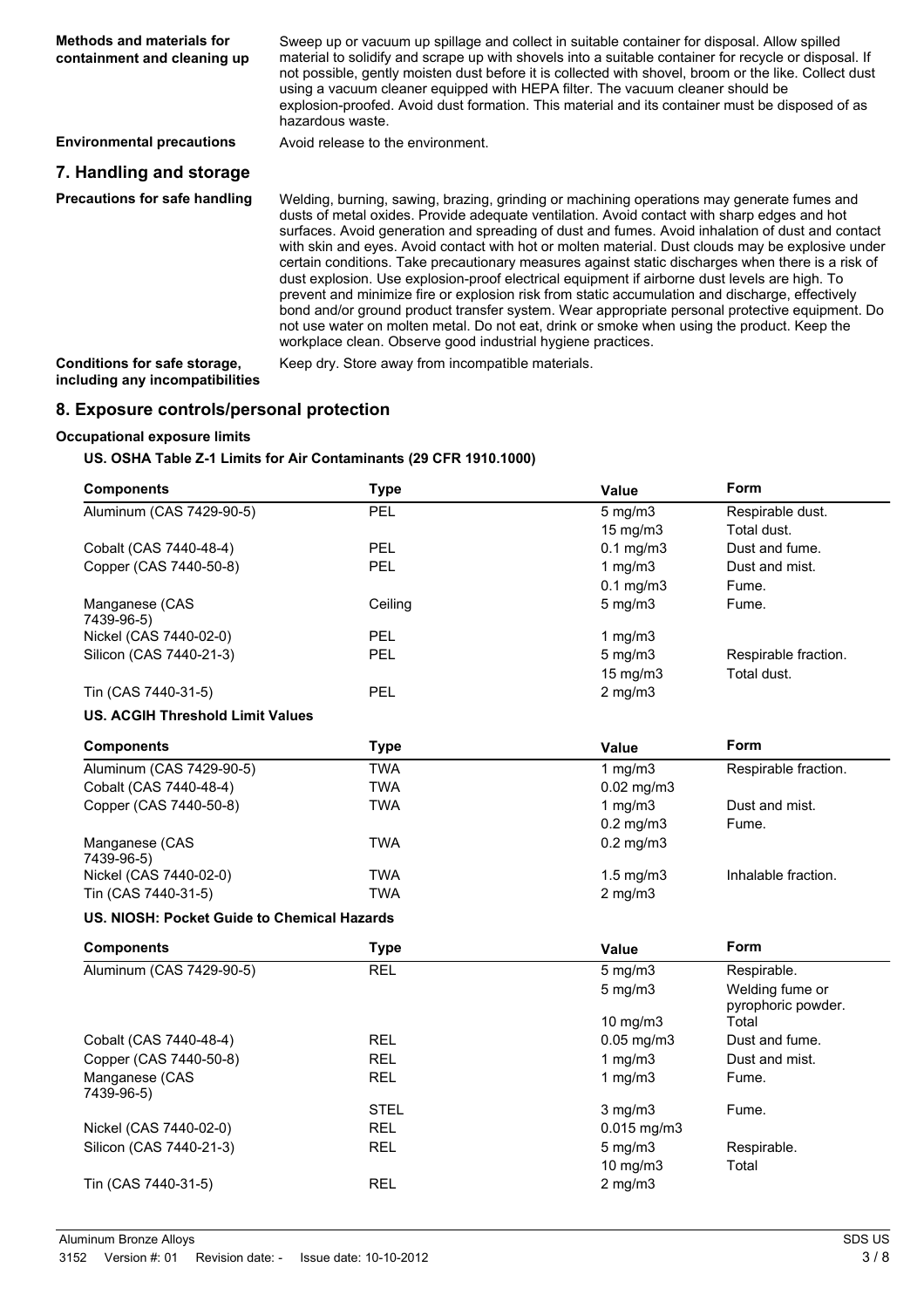**Biological limit values**

**US. ACGIH. BEIs. Biological Exposure Indices**

| <b>Components</b>                                                     | <b>Value</b>  | <b>Determinant</b>                     | <b>Sampling Time</b>                                                                                                                                                                                                                                                                                                                                                                                                                                                                                                                                                                           |
|-----------------------------------------------------------------------|---------------|----------------------------------------|------------------------------------------------------------------------------------------------------------------------------------------------------------------------------------------------------------------------------------------------------------------------------------------------------------------------------------------------------------------------------------------------------------------------------------------------------------------------------------------------------------------------------------------------------------------------------------------------|
| Cobalt (CAS 7440-48-4)                                                | $1 \mu g/l$   | Cobalt                                 |                                                                                                                                                                                                                                                                                                                                                                                                                                                                                                                                                                                                |
| * - For sampling details, please see the source document.             |               |                                        |                                                                                                                                                                                                                                                                                                                                                                                                                                                                                                                                                                                                |
| <b>Exposure guidelines</b>                                            |               | Follow standard monitoring procedures. |                                                                                                                                                                                                                                                                                                                                                                                                                                                                                                                                                                                                |
| <b>Appropriate engineering</b><br>controls                            |               |                                        | Provide adequate ventilation. Observe Occupational Exposure Limits and minimize the risk of<br>inhalation of dust. Ventilate as needed to control airborne dust. Use explosion-proof ventilation<br>equipment if airborne dust levels are high. Special ventilation should be used to convey finely<br>divided metallic dust generated by grinding, sawing etc., in order to eliminate explosion hazards.                                                                                                                                                                                      |
| Individual protection measures, such as personal protective equipment |               |                                        |                                                                                                                                                                                                                                                                                                                                                                                                                                                                                                                                                                                                |
| <b>Eye/face protection</b>                                            |               | during sawing, grinding, or machining. | Wear dust-resistant safety goggles where there is danger of eye contact. In addition to safety<br>glasses or goggles, a welding helmet with appropriate shaded shield is required during welding,<br>burning, or brazing. A face shield is recommended, in addition to safety glasses or goggles,                                                                                                                                                                                                                                                                                              |
| <b>Skin protection</b>                                                |               |                                        |                                                                                                                                                                                                                                                                                                                                                                                                                                                                                                                                                                                                |
| <b>Hand protection</b>                                                | supplier.     |                                        | Wear suitable protective gloves to prevent cuts and abrasions. When material is heated, wear<br>gloves to protect against thermal burns. Suitable gloves can be recommended by the glove                                                                                                                                                                                                                                                                                                                                                                                                       |
| <b>Other</b>                                                          |               | Wear suitable protective clothing.     |                                                                                                                                                                                                                                                                                                                                                                                                                                                                                                                                                                                                |
| <b>Respiratory protection</b>                                         |               |                                        | In case of inadequate ventilation or risk of inhalation of dust, use suitable respiratory equipment<br>with particle filter. When engineering controls are not sufficient to lower exposure levels below the<br>applicable exposure limit, use a NIOSH approved respirator for dusts. A respiratory protection<br>program that meets OSHA's 29 CFR 1910.134 and ANSI Z88.2 requirements must be followed<br>whenever work place conditions warrant a respirator's use. Seek advice from local supervisor.                                                                                      |
| <b>Thermal hazards</b>                                                |               |                                        | Wear appropriate thermal protective clothing, when necessary.                                                                                                                                                                                                                                                                                                                                                                                                                                                                                                                                  |
| <b>General hygiene</b><br>considerations                              | requirements. |                                        | Always observe good personal hygiene measures, such as washing after handling the material<br>and before eating, drinking, and/or smoking. Routinely wash work clothing and protective<br>equipment to remove contaminants. Contaminated uniforms should be laundered separately from<br>other clothing to prevent potential cross-contamination. If possible, an industrial laundry service<br>should be used to eliminate the possibility of contaminating the home environment. Handle in<br>accordance with good industrial hygiene and safety practices. Observe any medical surveillance |

# **9. Physical and chemical properties**

| <b>Appearance</b>                            | Shapes, Solids, Tubes & Turnings. |
|----------------------------------------------|-----------------------------------|
| <b>Physical state</b>                        | Solid.                            |
| Form                                         | Shapes, Solids, Tubes & Turnings. |
| Color                                        | Yellow to red.                    |
| Odor                                         | None.                             |
| <b>Odor threshold</b>                        | Not available.                    |
| рH                                           | Unknown.                          |
| Melting point/freezing point                 | 1814 - 1929.2 °F (990 - 1054 °C)  |
| Initial boiling point and boiling<br>range   | Not available.                    |
| <b>Flash point</b>                           | Not available.                    |
| <b>Evaporation rate</b>                      | Not available.                    |
| Flammability (solid, gas)                    | Not applicable.                   |
| Upper/lower flammability or explosive limits |                                   |
| <b>Flammability limit - lower</b><br>(%)     | Not available.                    |
| <b>Flammability limit - upper</b><br>(%)     | Not available.                    |
| Explosive limit - lower (%)                  | Not available.                    |
| Explosive limit - upper (%)                  | Not available.                    |
| Vapor pressure                               | Not available.                    |
| <b>Vapor density</b>                         | Not available.                    |
| <b>Relative density</b>                      | $7.5 - 9$                         |
| Solubility(ies)                              | Insoluble in water.               |
|                                              |                                   |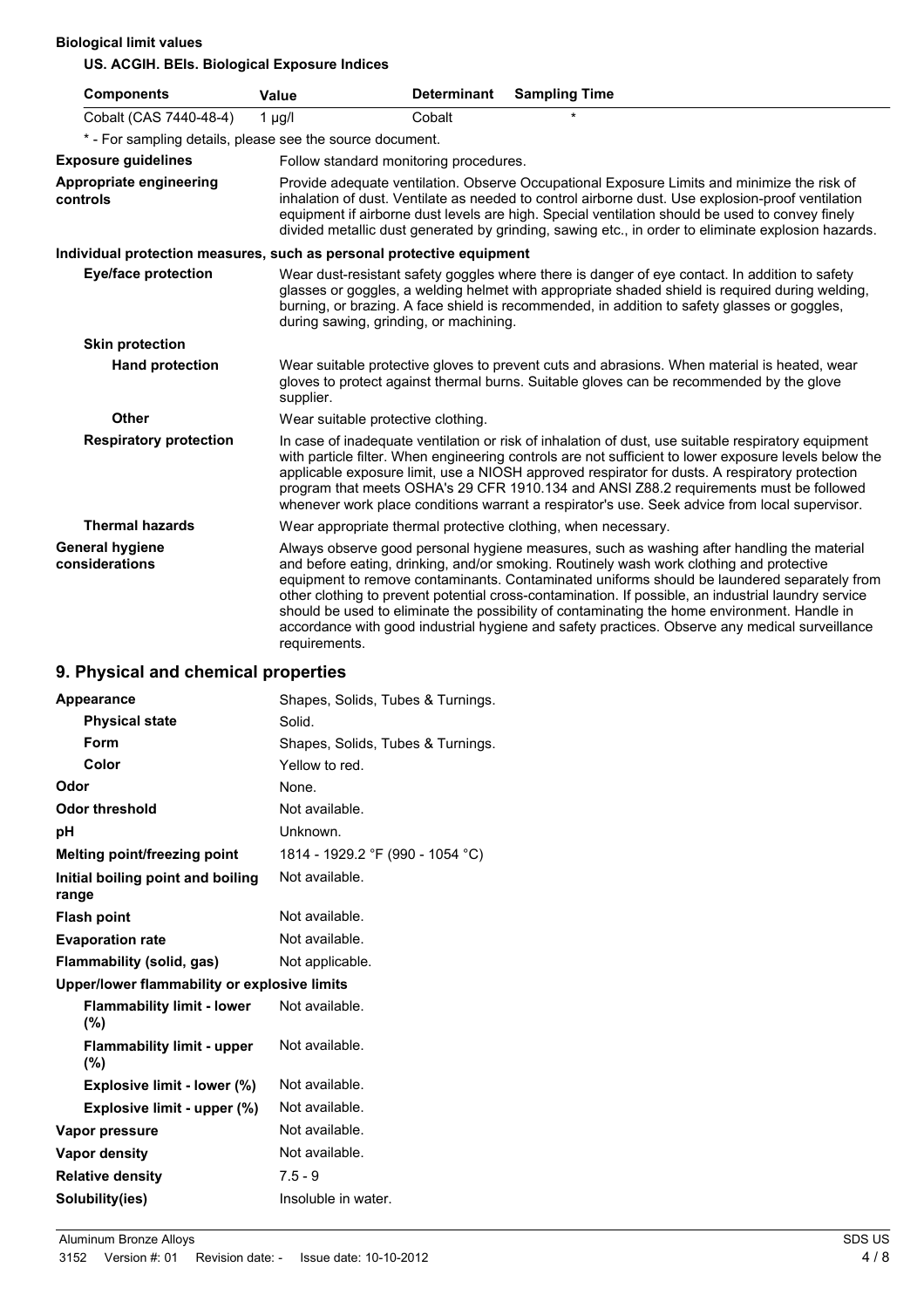| <b>Partition coefficient</b><br>(n-octanol/water) | Not available.                           |
|---------------------------------------------------|------------------------------------------|
| <b>Auto-ignition temperature</b>                  | Not available.                           |
| Decomposition temperature                         | Not available.                           |
| <b>Viscosity</b>                                  | Not available.                           |
| <b>Other information</b>                          |                                          |
| <b>Bulk density</b>                               | $0.27 - 0.323$ lb/in <sup>3</sup> @ 68 F |

# **10. Stability and reactivity**

| <b>Reactivity</b>                            | Stable at normal conditions.                                                                                                                                                 |
|----------------------------------------------|------------------------------------------------------------------------------------------------------------------------------------------------------------------------------|
| <b>Chemical stability</b>                    | Massive metal is stable and non reactive under normal conditions of use, storage and transport.                                                                              |
| <b>Possibility of hazardous</b><br>reactions | Hazardous polymerization does not occur. Hot molten material will react violently with water<br>resulting in spattering and fuming.                                          |
| <b>Conditions to avoid</b>                   | Contact with incompatible materials. Contact with acids will release flammable hydrogen gas.<br>Avoid dust formation. Dust clouds may be explosive under certain conditions. |
| Incompatible materials                       | Acids. Ammonium nitrate. Fluoride. Halogens. Nitrates. Phosphorus. Strong oxidizing agents.<br>Sulfur.                                                                       |
| <b>Hazardous decomposition</b><br>products   | Welding, burning, sawing, brazing, grinding or machining operations may generate dusts and<br>fumes of metal oxides.                                                         |

# **11. Toxicological information**

#### **Information on likely routes of exposure**

| Ingestion                                         | Not relevant, due to the form of the product. However, ingestion of dusts generated during<br>working operations may cause nausea and vomiting.                                                                                                                                                                                                            |
|---------------------------------------------------|------------------------------------------------------------------------------------------------------------------------------------------------------------------------------------------------------------------------------------------------------------------------------------------------------------------------------------------------------------|
| <b>Inhalation</b>                                 | May cause allergic respiratory reaction. Elevated temperatures or mechanical action may form<br>dust and fumes which may be irritating to the mucous membranes and respiratory tract. In<br>sensitized individuals, exposure causes an asthma-like attack, with wheezing, bronchospasm,<br>and dyspnea.                                                    |
| <b>Skin contact</b>                               | May cause an allergic skin reaction. Hot or molten material may produce thermal burns. Workers<br>allergic to nickel may develop eczema or rashes. Acute exposure to cobalt metal, dust, and fume<br>may cause irritation of skin and eyes. In sensitized individuals, exposure causes an asthma-like<br>attack, with wheezing, bronchospasm, and dyspnea. |
| Eye contact                                       | Molten material will produce thermal burns. Elevated temperatures or mechanical action may form<br>dust and fumes which may be irritating to the eye. Acute exposure to cobalt metal, dust, and fume<br>may cause irritation of skin and eyes.                                                                                                             |
| Symptoms related to the<br>physical, chemical and | Irritation of nose and throat. Irritation of eyes and mucous membranes. Coughing. Wheezing.<br>Shortness of breath. Sensitization.                                                                                                                                                                                                                         |

**toxicological characteristics**

#### **Information on toxicological effects**

| <b>Acute toxicity</b> | Acute exposure to cobalt metal, dust, and fume may cause irritation of skin and eyes. In<br>sensitized individuals, exposure causes an asthma-like attack, with wheezing, bronchospasm,<br>and dyspnea. Ingestion of cobalt may cause nausea, vomiting, diarrhea, and a sensation of<br>hotness. High concentrations of freshly formed fumes/dusts of metal oxides can produce<br>symptoms of metal fume fever. |
|-----------------------|-----------------------------------------------------------------------------------------------------------------------------------------------------------------------------------------------------------------------------------------------------------------------------------------------------------------------------------------------------------------------------------------------------------------|
|                       |                                                                                                                                                                                                                                                                                                                                                                                                                 |

| <b>Components</b>                           | <b>Species</b>                             | <b>Test Results</b>                                                                                                                                                                                    |
|---------------------------------------------|--------------------------------------------|--------------------------------------------------------------------------------------------------------------------------------------------------------------------------------------------------------|
| Silicon (CAS 7440-21-3)                     |                                            |                                                                                                                                                                                                        |
| <b>Acute</b>                                |                                            |                                                                                                                                                                                                        |
| Oral                                        |                                            |                                                                                                                                                                                                        |
| LD50                                        | Rat                                        | 3150 mg/kg                                                                                                                                                                                             |
| <b>Skin corrosion/irritation</b>            | burns.                                     | Elevated temperatures or mechanical action may form dust and fumes which may be irritating to<br>the eye, mucous membranes and respiratory tract. Hot or molten material may produce thermal           |
| Serious eye damage/eye<br><i>irritation</i> |                                            | Dust from machining operation in the eyes will cause irritation.                                                                                                                                       |
| <b>Respiratory sensitization</b>            | May cause sensitization by inhalation.     |                                                                                                                                                                                                        |
| <b>Skin sensitization</b>                   | aggravated by exposure to this product.    | Frequent or prolonged contact may defat and dry the skin, leading to discomfort and dermatitis.<br>May cause sensitization by skin contact. Pre-existing skin conditions including dermatitis might be |
| Germ cell mutagenicity                      | Suspected of causing genetic defects.      |                                                                                                                                                                                                        |
| Carcinogenicity                             | Limited evidence of a carcinogenic effect. | Possible cancer hazard - may cause cancer based on animal data. Suspected of causing cancer.                                                                                                           |

Aluminum Bronze Alloys SDS US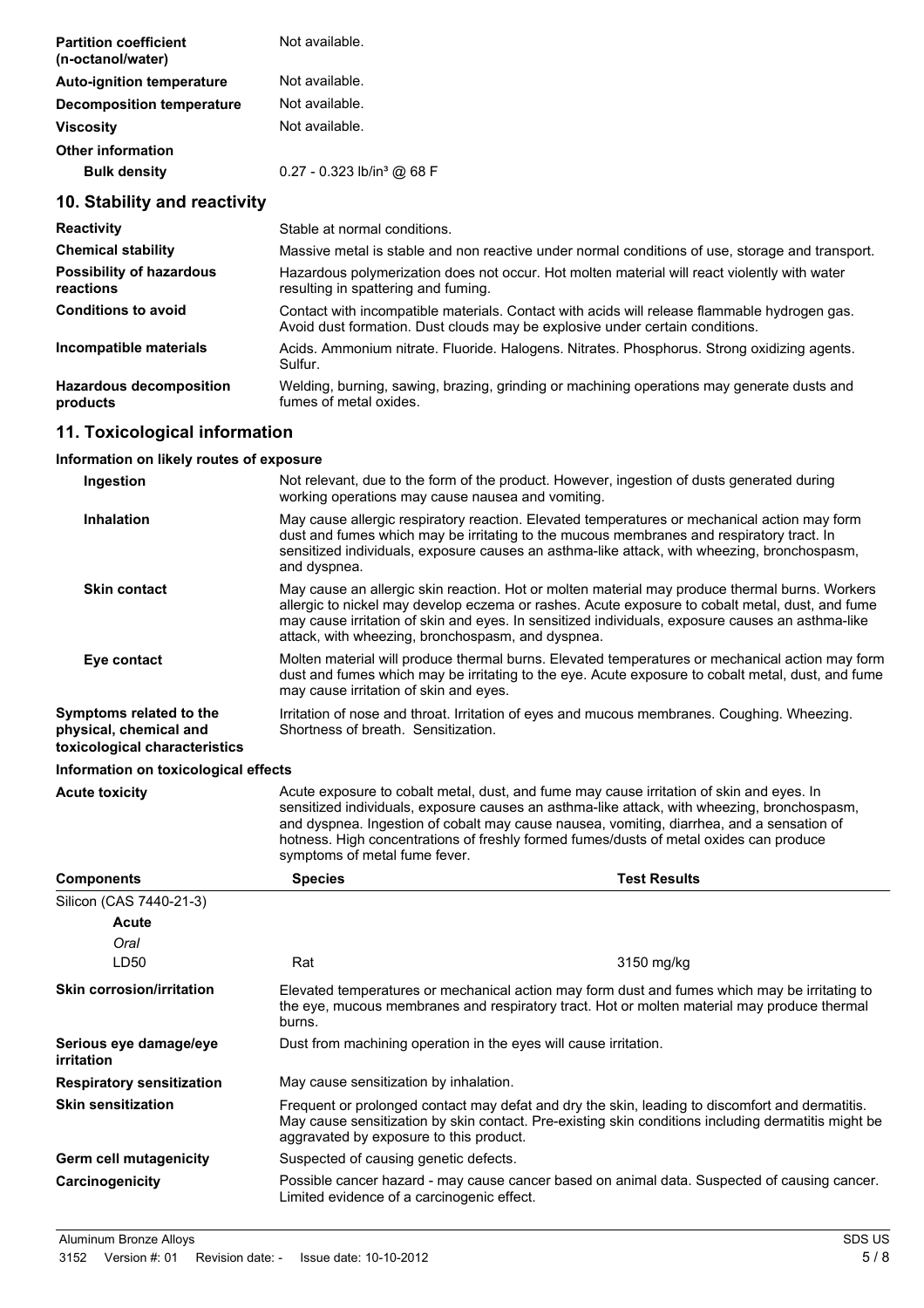| <b>IARC Monographs. Overall Evaluation of Carcinogenicity</b> |                                                                                                                                                                                                                                                                                                                                                                                                                                                                                                                                                                                                                                                                      |
|---------------------------------------------------------------|----------------------------------------------------------------------------------------------------------------------------------------------------------------------------------------------------------------------------------------------------------------------------------------------------------------------------------------------------------------------------------------------------------------------------------------------------------------------------------------------------------------------------------------------------------------------------------------------------------------------------------------------------------------------|
| Cobalt (CAS 7440-48-4)<br>Nickel (CAS 7440-02-0)              | 2B Possibly carcinogenic to humans.<br>1 Carcinogenic to humans.                                                                                                                                                                                                                                                                                                                                                                                                                                                                                                                                                                                                     |
| <b>NTP Report on Carcinogens</b>                              |                                                                                                                                                                                                                                                                                                                                                                                                                                                                                                                                                                                                                                                                      |
| Nickel (CAS 7440-02-0)                                        | Known To Be Human Carcinogen.<br>Reasonably Anticipated to be a Human Carcinogen.                                                                                                                                                                                                                                                                                                                                                                                                                                                                                                                                                                                    |
| <b>Reproductive toxicity</b>                                  | In experimental animal studies, cobalt produces adverse developmental effects at doses that<br>produce maternal toxicity. There are no human data on cobalt exposure during pregnancy.<br>Nickel: Has shown teratogenic effects in laboratory animals.                                                                                                                                                                                                                                                                                                                                                                                                               |
| Specific target organ toxicity -<br>single exposure           | High concentrations: May cause respiratory irritation.                                                                                                                                                                                                                                                                                                                                                                                                                                                                                                                                                                                                               |
| Specific target organ toxicity -<br>repeated exposure         | Not available.                                                                                                                                                                                                                                                                                                                                                                                                                                                                                                                                                                                                                                                       |
| <b>Aspiration hazard</b>                                      | Not applicable.                                                                                                                                                                                                                                                                                                                                                                                                                                                                                                                                                                                                                                                      |
| <b>Chronic effects</b>                                        | Harmful: danger of serious damage to health by prolonged exposure through inhalation. Chronic<br>inhalation of high concentrations of iron oxide fumes or dust may lead to benign pneumoconiosis<br>(siderosis). Prolonged and repeated overexposure to dust and fumes can lead to benign<br>pneumoconiosis (stannosis). Chronic exposure to breathing low levels of manganese dust or<br>fume over a long period of time can result in "manganism," a disease of the central nervous<br>system similar to Parkinson's Disease, gait impairment, muscle spasms and behavioral changes.<br>Chronic inhalation of metallic oxide dust/fume may cause metal fume fever. |
| <b>Further information</b>                                    | Welding or plasma arc cutting of metal and alloys can generate ozone, nitric oxides and ultraviolet<br>radiation. Ozone overexposure may result in mucous membrane irritation or pulmonary<br>discomfort. UV radiation can cause skin erythema and welders flash.                                                                                                                                                                                                                                                                                                                                                                                                    |
| 12 Ecological information                                     |                                                                                                                                                                                                                                                                                                                                                                                                                                                                                                                                                                                                                                                                      |

## **12. Ecological information**

| <b>Ecotoxicity</b>               | Alloys in massive forms present a limited hazard for the environment. The product contains a<br>substance which may cause long-term adverse effects in the environment. |                                       |                                                                                                 |  |
|----------------------------------|-------------------------------------------------------------------------------------------------------------------------------------------------------------------------|---------------------------------------|-------------------------------------------------------------------------------------------------|--|
| <b>Components</b>                |                                                                                                                                                                         | <b>Species</b>                        | <b>Test Results</b>                                                                             |  |
| Iron (CAS 7439-89-6)             |                                                                                                                                                                         |                                       |                                                                                                 |  |
| <b>Aquatic</b>                   |                                                                                                                                                                         |                                       |                                                                                                 |  |
| Fish                             | LC50                                                                                                                                                                    | Channel catfish (Ictalurus punctatus) | > 500 mg/l, 96 hours                                                                            |  |
| Persistence and degradability    |                                                                                                                                                                         | The product is not biodegradable.     |                                                                                                 |  |
| <b>Bioaccumulative potential</b> | The product contains potentially bioaccumulating substances.                                                                                                            |                                       |                                                                                                 |  |
| <b>Mobility in soil</b>          | Alloys in massive forms are not mobile in the environment.                                                                                                              |                                       |                                                                                                 |  |
| <b>Mobility in general</b>       | Alloys in massive forms are not mobile in the environment.                                                                                                              |                                       |                                                                                                 |  |
| <b>Other adverse effects</b>     |                                                                                                                                                                         |                                       | An environmental hazard cannot be excluded in the event of unprofessional handling or disposal. |  |

#### **13. Disposal considerations**

| <b>Disposal instructions</b>             | This material and its container must be disposed of as hazardous waste. Dispose in accordance<br>with all applicable regulations.                                                                           |  |
|------------------------------------------|-------------------------------------------------------------------------------------------------------------------------------------------------------------------------------------------------------------|--|
| Local disposal regulations               | Dispose in accordance with all applicable regulations.                                                                                                                                                      |  |
| Hazardous waste code                     | Z110: Inorganic compounds n.o.s.                                                                                                                                                                            |  |
| Waste from residues / unused<br>products | Recover and recycle, if practical. Solid metal and alloys in the form of particles may be reactive.<br>Its hazardous characteristics, including fire and explosion, should be determined prior to disposal. |  |
| Contaminated packaging                   | Not applicable.                                                                                                                                                                                             |  |

## **14. Transport information**

# **DOT**

Not regulated as a hazardous material by DOT.

# **IATA**

Not regulated as a dangerous good.

# **IMDG**

Not regulated as a dangerous good.

**Transport in bulk according to Annex II of MARPOL 73/78 and the IBC Code** Not applicable.

# **15. Regulatory information**

**US federal regulations** This product is a "Hazardous Chemical" as defined by the OSHA Hazard Communication Standard, 29 CFR 1910.1200.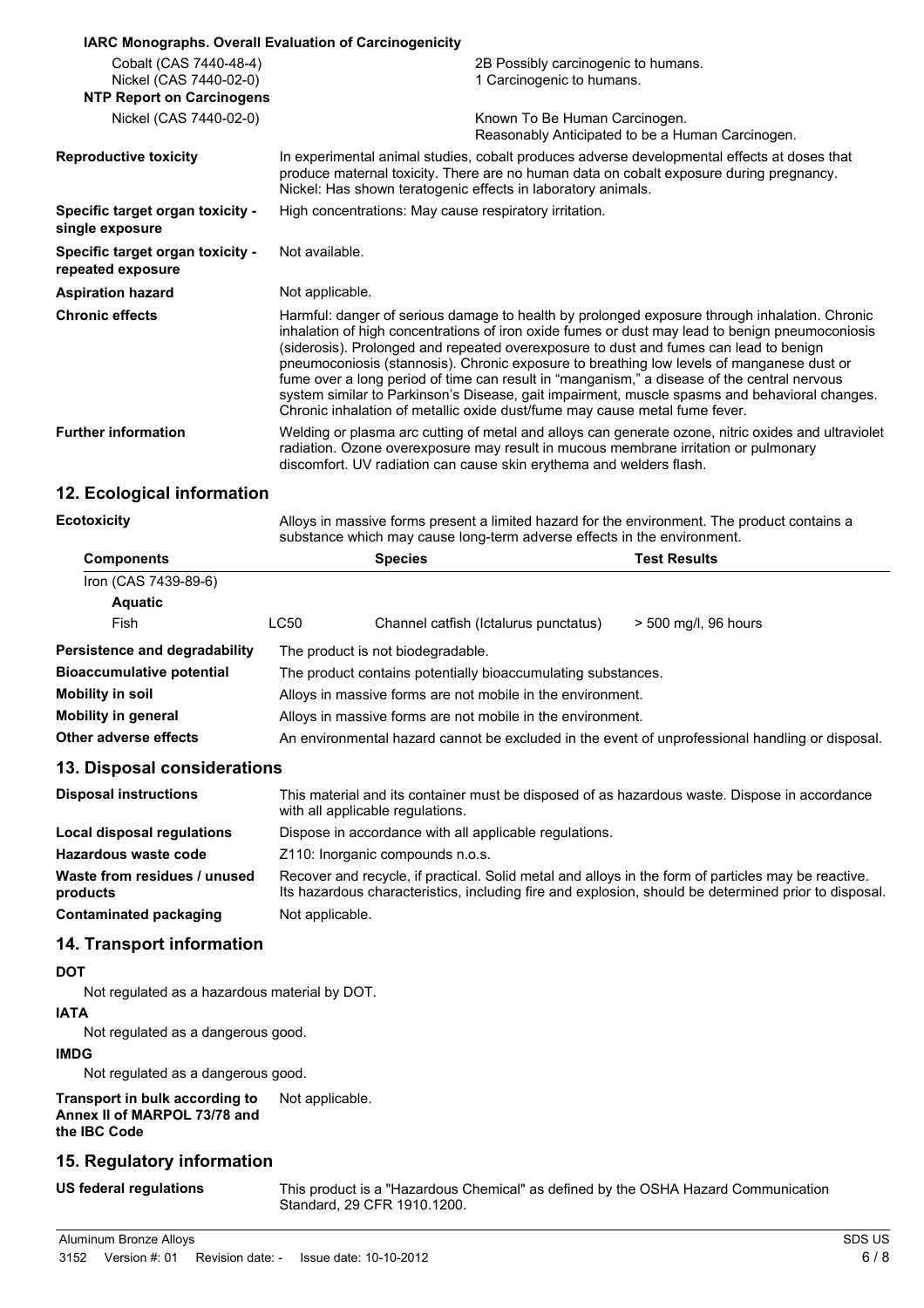|                                                                                                                                                                                                               | TSCA Section 12(b) Export Notification (40 CFR 707, Subpt. D)                                                         |                                                                                                                      |  |  |
|---------------------------------------------------------------------------------------------------------------------------------------------------------------------------------------------------------------|-----------------------------------------------------------------------------------------------------------------------|----------------------------------------------------------------------------------------------------------------------|--|--|
| Not regulated.<br>US. OSHA Specifically Regulated Substances (29 CFR 1910.1001-1050)                                                                                                                          |                                                                                                                       |                                                                                                                      |  |  |
| Not on regulatory list.<br><b>CERCLA Hazardous Substance List (40 CFR 302.4)</b>                                                                                                                              |                                                                                                                       |                                                                                                                      |  |  |
| Cobalt (CAS 7440-48-4)<br>Copper (CAS 7440-50-8)<br>Manganese (CAS 7439-96-5)<br>Nickel (CAS 7440-02-0)<br>Zinc (CAS 7440-66-6)                                                                               |                                                                                                                       | <b>LISTED</b><br><b>LISTED</b><br><b>LISTED</b><br><b>LISTED</b><br><b>LISTED</b>                                    |  |  |
| Superfund Amendments and Reauthorization Act of 1986 (SARA)                                                                                                                                                   |                                                                                                                       |                                                                                                                      |  |  |
| <b>Hazard categories</b>                                                                                                                                                                                      | Immediate Hazard - Yes<br>Delayed Hazard - Yes<br>Fire Hazard - No<br>Pressure Hazard - No<br>Reactivity Hazard - Yes |                                                                                                                      |  |  |
| <b>SARA 302 Extremely</b><br>hazardous substance                                                                                                                                                              | No                                                                                                                    |                                                                                                                      |  |  |
| SARA 311/312 Hazardous<br>chemical                                                                                                                                                                            | Yes                                                                                                                   |                                                                                                                      |  |  |
| <b>Other federal regulations</b>                                                                                                                                                                              |                                                                                                                       |                                                                                                                      |  |  |
|                                                                                                                                                                                                               | Clean Air Act (CAA) Section 112 Hazardous Air Pollutants (HAPs) List                                                  |                                                                                                                      |  |  |
| Cobalt (CAS 7440-48-4)<br>Manganese (CAS 7439-96-5)<br>Nickel (CAS 7440-02-0)                                                                                                                                 |                                                                                                                       |                                                                                                                      |  |  |
|                                                                                                                                                                                                               | Clean Air Act (CAA) Section 112(r) Accidental Release Prevention (40 CFR 68.130)                                      |                                                                                                                      |  |  |
| Not regulated.                                                                                                                                                                                                |                                                                                                                       |                                                                                                                      |  |  |
| <b>Safe Drinking Water Act</b><br>(SDWA)                                                                                                                                                                      | Not regulated.                                                                                                        |                                                                                                                      |  |  |
| <b>Code Number</b>                                                                                                                                                                                            |                                                                                                                       | Drug Enforcement Administration (DEA). List 2, Essential Chemicals (21 CFR 1310.02(b) and 1310.04(f)(2) and Chemical |  |  |
| Not listed.<br>Drug Enforcement Administration (DEA). List 1 & 2 Exempt Chemical Mixtures (21 CFR 1310.12(c))<br>Not regulated.<br><b>DEA Exempt Chemical Mixtures Code Number</b><br>Not regulated.          |                                                                                                                       |                                                                                                                      |  |  |
| <b>Food and Drug</b><br><b>Administration (FDA)</b>                                                                                                                                                           | Not regulated.                                                                                                        |                                                                                                                      |  |  |
| US state regulations                                                                                                                                                                                          |                                                                                                                       | WARNING: This product contains a chemical known to the State of California to cause cancer.                          |  |  |
| US. Massachusetts RTK - Substance List                                                                                                                                                                        |                                                                                                                       |                                                                                                                      |  |  |
| Aluminum (CAS 7429-90-5)<br>Cobalt (CAS 7440-48-4)<br>Copper (CAS 7440-50-8)<br>Manganese (CAS 7439-96-5)<br>Nickel (CAS 7440-02-0)<br>Silicon (CAS 7440-21-3)<br>Tin (CAS 7440-31-5)<br>Zinc (CAS 7440-66-6) |                                                                                                                       |                                                                                                                      |  |  |
|                                                                                                                                                                                                               | US. New Jersey Worker and Community Right-to-Know Act                                                                 |                                                                                                                      |  |  |
| Aluminum (CAS 7429-90-5)<br>Copper (CAS 7440-50-8)<br>Manganese (CAS 7439-96-5)<br>Nickel (CAS 7440-02-0)<br>Zinc (CAS 7440-66-6)                                                                             |                                                                                                                       | 500 LBS<br>500 LBS<br>500 LBS<br>500 LBS<br>500 LBS                                                                  |  |  |
| US. Pennsylvania RTK - Hazardous Substances                                                                                                                                                                   |                                                                                                                       |                                                                                                                      |  |  |
| Aluminum (CAS 7429-90-5)<br>Cobalt (CAS 7440-48-4)<br>Copper (CAS 7440-50-8)<br>Manganese (CAS 7439-96-5)<br>Nickel (CAS 7440-02-0)<br>Silicon (CAS 7440-21-3)<br>Tin (CAS 7440-31-5)<br>Zinc (CAS 7440-66-6) |                                                                                                                       |                                                                                                                      |  |  |